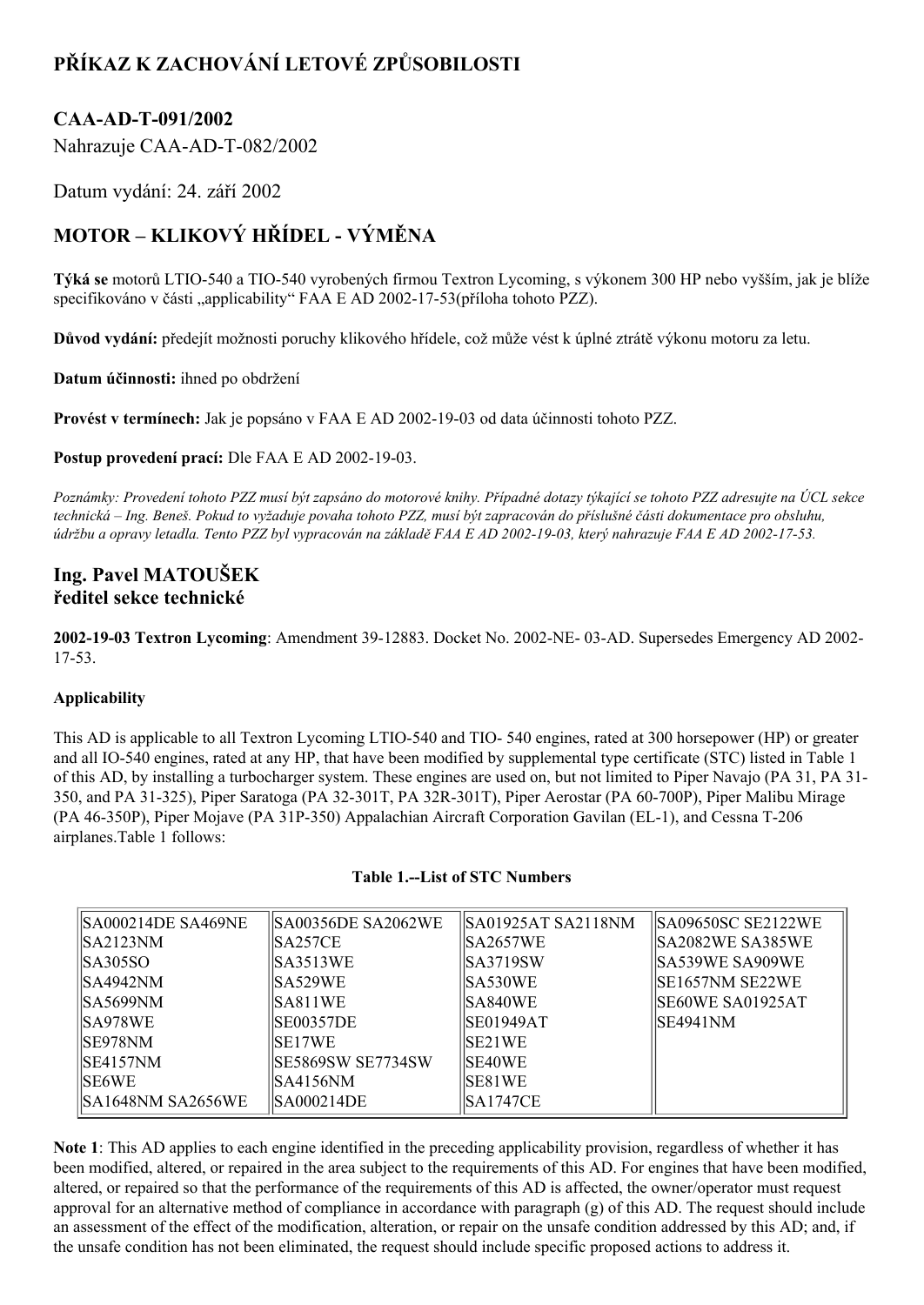# **Compliance**

Compliance with this AD is required as indicated unless already done.

To prevent crankshaft failure, which could result in total engine power loss, in-flight engine failure and possible forced landing, do the following:

# **LTIO540 Engines, TIO540 Engines, Rated at 300 HP or Greater**

(a) If your engine SN is listed in Table 1 of Lycoming Mandatory Service Bulletin (MSB) No. 552, dated August 16, 2002, remove the crankshaft before further flight.

(b) If your engine SN is listed in Table 2 of this AD, do the following; Table 2 follows:

#### **Table 2. Engine Serial Numbers for Crankshafts Manufactured from March 2002 to Present**

| <b>Engine Model</b> | <b>Engine SN</b> | <b>Engine Model</b> | <b>Engine SN</b> |
|---------------------|------------------|---------------------|------------------|
| TIO-540-A2B         | $9149 - 61A$     | TIO-540-AE2A        | $6711 - 61A$     |
| TIO-540-AE2A        | 10441-61A        | TIO-540-AE2A        | 9808-61A         |
| TIO-540-AE2A        | 10534-61A        | <b>TIO-540-AE2A</b> | 9946-61A         |
| TIO-540-AE2A        | 10536-61A        | TIO-540-AH1A        | 11264-61A        |
| TIO-540-AE2A        | 10541-61A        | TIO-540-AH1A        | 11301-61A        |
| TIO-540-AE2A        | 10546-61A        | TIO-540-AH1A        | 11305-61A        |
| TIO-540-AE2A        | 10626-61A        | TIO-540-AJ1A        | 11298-61A        |
| TIO-540-AE2A        | 10649-61A        | TIO-540-AJ1A        | 11303-61A        |
| TIO-540-AE2A        | 10754-61A        | TIO-540-AJ1A        | 11304-61A        |
| TIO-540-AE2A        | 10757-61A        | TIO-540-AJ1A        | 11315-61A        |
| TIO-540-AE2A        | 10764-61A        | TIO-540-AJ1A        | 11316-61A        |
| <b>TIO-540-AE2A</b> | 11283-61A        | TIO-540-AJ1A        | 11319-61A        |
| TIO-540-AE2A        | 11307-61A        | TIO-540-J2BD        | 10394-61A        |
| <b>TIO-540-AE2A</b> | $4722 - 61A$     | TIO-540-J2BD        | 7712-61A         |
| <b>TIO-540-AE2A</b> | 4920-61A         | TIO-540-J2BD        | 7783-61A         |
| TIO-540-U2A         | 9892-61A         |                     |                  |

(1) Contact Lycoming, 652 Oliver Street, Williamsport, PA 17701, U.S.A.; telephone (570) 323-6181, within 10 hours time-in-service (TIS) to arrange for a crankshaft material test.

(2) Operation of the engine beyond 10 hours TIS after the effective date of this AD or while the material is being tested is not permitted.

(3) If your crankshaft fails the material testing, remove the crankshaft before further flight.

(4) If your crankshaft passes the material testing, the crankshaft may be returned to service.

(c) If your engine SN is listed in Table 3 of this AD, do the following; Table 3 follows:

| <b>Engine Model</b>       | <b>Engine SN</b> | <b>Engine Model</b> | <b>Engine SN</b> | <b>Engine Model</b> | <b>Engine SN</b> |
|---------------------------|------------------|---------------------|------------------|---------------------|------------------|
| $\parallel$ LTIO-540-F2BD | 1399-68A         | $ITIO-540-AE2A$     | $  10278-61A$    | $ITIO-540-AJ1A$     | $  10347-61A$    |
| $\parallel$ LTIO-540-F2BD | 1179-68A         | $ITIO-540-AE2A$     | $  10303-61A$    | $ITIO-540-AJ1A$     | 10348-61A        |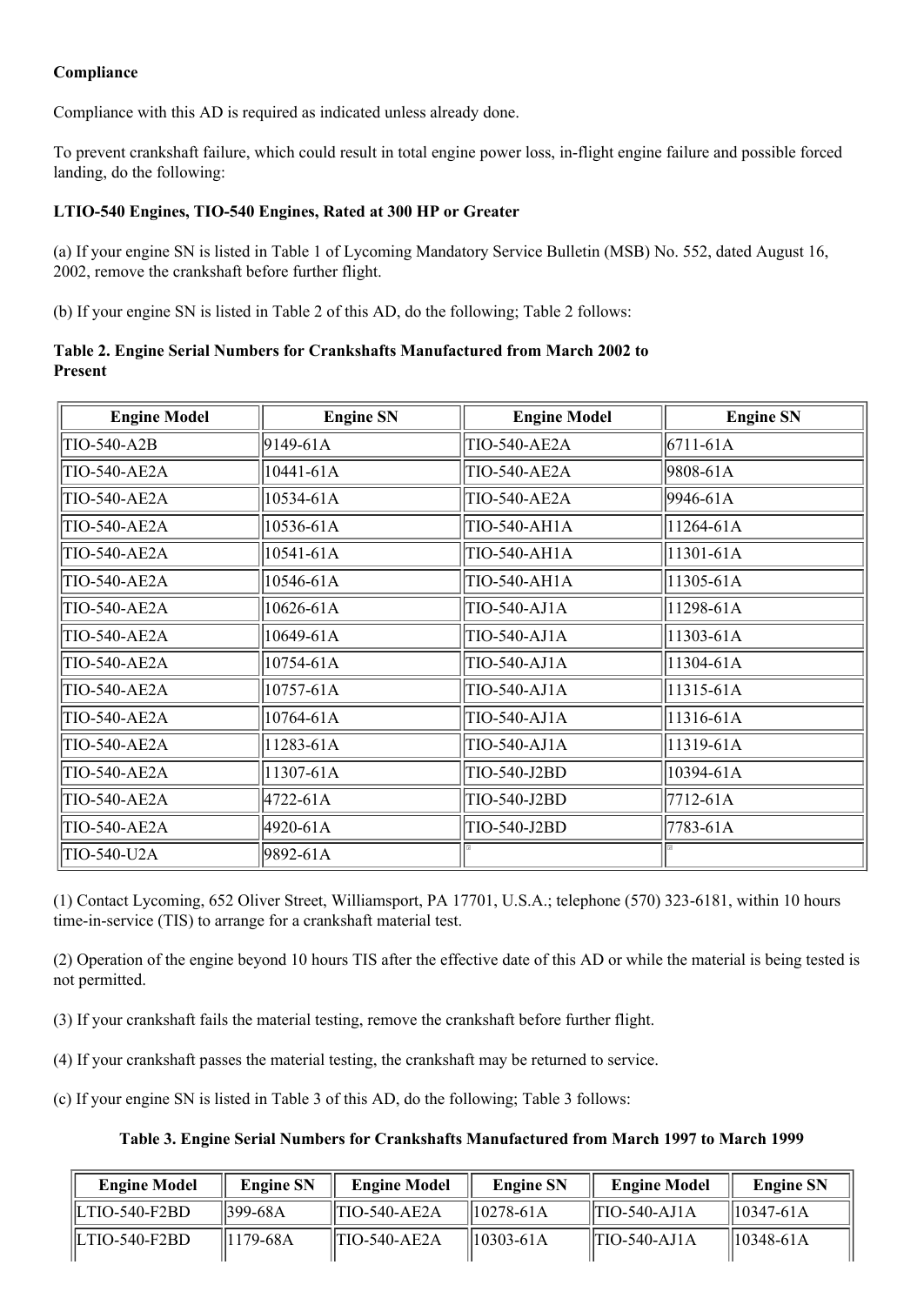| LTIO-540-F2BD | 1632-68A       | TIO-540-AE2A        | 10306-61A       | TIO-540-AJ1A        | 10349-61A    |
|---------------|----------------|---------------------|-----------------|---------------------|--------------|
| LTIO-540-F2BD | 1734-68A       | TIO-540-AE2A        | 10318-61A       | TIO-540-AJ1A        | 10370-61A    |
| LTIO-540-F2BD | $ 2811 - 68A$  | TIO-540-AE2A        | 10319-61A       | TIO-540-AJ1A        | 10380-61A    |
| LTIO-540-F2BD | 2812-68A       | TIO-540-AE2A        | 10331-61A       | TIO-540-AJ1A        | 10383-61A    |
| LTIO-540-J2B  | 244-68A        | TIO-540-AE2A        | 10342-61A       | TIO-540-AJ1A        | 10396-61A    |
| LTIO-540-J2B  | 344-68A        | TIO-540-AE2A        | 10345-61A       | TIO-540-AJ1A        | 10402-61A    |
| LTIO-540-J2B  | 797-68A        | TIO-540-AE2A        | 10350-61A       | TIO-540-AJ1A        | 10403-61A    |
| LTIO-540-J2B  | 834-68A        | TIO-540-AE2A        | 10360-61A       | TIO-540-AJ1A        | 10410-61A    |
| LTIO-540-J2B  | 870-68A        | <b>TIO-540-AE2A</b> | 10368-61A       | TIO-540-AJ1A        | 10414-61A    |
| LTIO-540-J2B  | 874-68A        | <b>TIO-540-AE2A</b> | 10374-61A       | TIO-540-AJ1A        | 10418-61A    |
| LTIO-540-J2B  | $911-68A$      | <b>TIO-540-AE2A</b> | 10392-61a       | TIO-540-AJ1A        | 10422-61A    |
| LTIO-540-J2B  | 921-68A        | <b>TIO-540-AE2A</b> | 10407-61A       | TIO-540-AJ1A        | 10439-61A    |
| LTIO-540-J2B  | $ 930 - 68A $  | <b>TIO-540-AE2A</b> | 10415-61A       | TIO-540-AJ1A        | 10447-61A    |
| LTIO-540-J2B  | 1053-68A       | <b>TIO-540-AE2A</b> | 10420-61A       | <b>TIO-540-AJ1A</b> | 10498-61A    |
| LTIO-540-J2B  | 1070-68A       | TIO-540-AE2A        | 10465-61A       | TIO-540-AJ1A        | 10584-61A    |
| LTIO-540-J2B  | 1100-68a       | <b>TIO-540-AE2A</b> | $10475 - 61A$   | TIO-540-AJ1A        | 10639-61A    |
| LTIO-540-J2B  | $ 1103 - 68A$  | TIO-540-AE2A        | $ 10511 - 61A $ | TIO-540-AJ1A        | 10694-61A    |
| LTIO-540-J2B  | 1169-68A       | TIO-540-AE2A        | $ 10517 - 61A $ | TIO-540-AJ1A        | 11186-61A    |
| LTIO-540-J2B  | 1184-68A       | TIO-540-AE2A        | 10532-61A       | TIO-540-AJ1A        | 11269-61A    |
| LTIO-540-J2B  | 1287-68A       | TIO-540-AE2A        | 10538-61A       | TIO-540-F2BD        | $3171 - 61A$ |
| LTIO-540-J2B  | 1298-68A       | TIO-540-AE2A        | 10539-61A       | TIO-540-F2BD        | 5123-61A     |
| LTIO-540-J2B  | 1466-68A       | TIO-540-AE2A        | 10597-61A       | TIO-540-F2BD        | 5719-61A     |
| LTIO-540-J2B  | 1489-68A       | TIO-540-AE2A        | 10782-61A       | TIO-540-F2BD        | $6100 - 61A$ |
| LTIO-540-J2B  | 1520-68A       | TIO-540-AE2A        | 10791-61A       | TIO-540-F2BD        | 8286-61A     |
| LTIO-540-J2B  | 1749-68A       | <b>TIO-540-AE2A</b> | 11056-61A       | TIO-540-F2BD        | 10480-61A    |
| LTIO-540-J2B  | $1780 - 68A$   | TIO-540-AE2A        | $ 11105-61A$    | TIO-540-J2B         | 476-61A      |
| LTIO-540-J2B  | 1844-68A       | TIO-540-AH1A        | $ 1005 - 61A $  | TIO-540-J2B         | 2567-61A     |
| LTIO-540-J2B  | 1971-68A       | TIO-540-AH1A        | 1369-61A        | TIO-540-J2B         | 2812-61A     |
| LTIO-540-J2B  | $ 2123 - 68A $ | TIO-540-AH1A        | 9879-61A        | TIO-540-J2B         | 3284-61A     |
| LTIO-540-J2B  | 2362-68A       | TIO-540-AH1A        | 9896-61A        | TIO-540-J2B         | 3500-61A     |
| LTIO-540-J2B  | 2504-68A       | TIO-540-AH1A        | 9925-61A        | TIO-540-J2B         | 3562-61A     |
| LTIO-540-J2B  | 2637-68A       | TIO-540-AH1A        | 9933-61A        | TIO-540-J2B         | 3575-61A     |
| LTIO-540-J2B  | 2817-68A       | TIO-540-AH1A        | 9935-61A        | TIO-540-J2B         | 3628-61A     |
| LTIO-540-J2B  | 2876-68A       | TIO-540-AH1A        | 9936-61A        | TIO-540-J2B         | 3730-61A     |
| LTIO-540-J2B  | 2975-68A       | TIO-540-AH1A        | 9949-61A        | TIO-540-J2B         | 3921-61A     |
| LTIO-540-J2B  | 2976-68A       | TIO-540-AH1A        | 9950-61A        | TIO-540-J2B         | 4009-61A     |
| LTIO-540-J2B  | $ 2977-68A $   | TIO-540-AH1A        | 9955-61A        | TIO-540-J2B         | 4218-61A     |
| LTIO-540-J2B  | 2979-68A       | TIO-540-AH1A        | 9957-61A        | TIO-540-J2B         | 4567-61A     |
| LTIO-540-J2B  | 2980-68A       | TIO-540-AH1A        | 9959-61A        | TIO-540-J2B         | 4727-61A     |
| LTIO-540-J2BD | 162-68A        | TIO-540-AH1A        | 9961-61A        | TIO-540-J2B         | 4782-61A     |
| LTIO-540-J2BD | 293-68A        | TIO-540-AH1A        | 9974-61A        | TIO-540-J2B         | 5053-61A     |
| LTIO-540-J2BD | 334-68A        | TIO-540-AH1A        | 9975-61A        | TIO-540-J2B         | 5242-61A     |
| LTIO-540-J2BD | 418-68A        | TIO-540-AH1A        | 9977-61A        | TIO-540-J2B         | 5547-61A     |
| LTIO-540-J2BD | $ 445 - 68A $  | TIO-540-AH1A        | 9978-61A        | TIO-540-J2B         | 5899-61A     |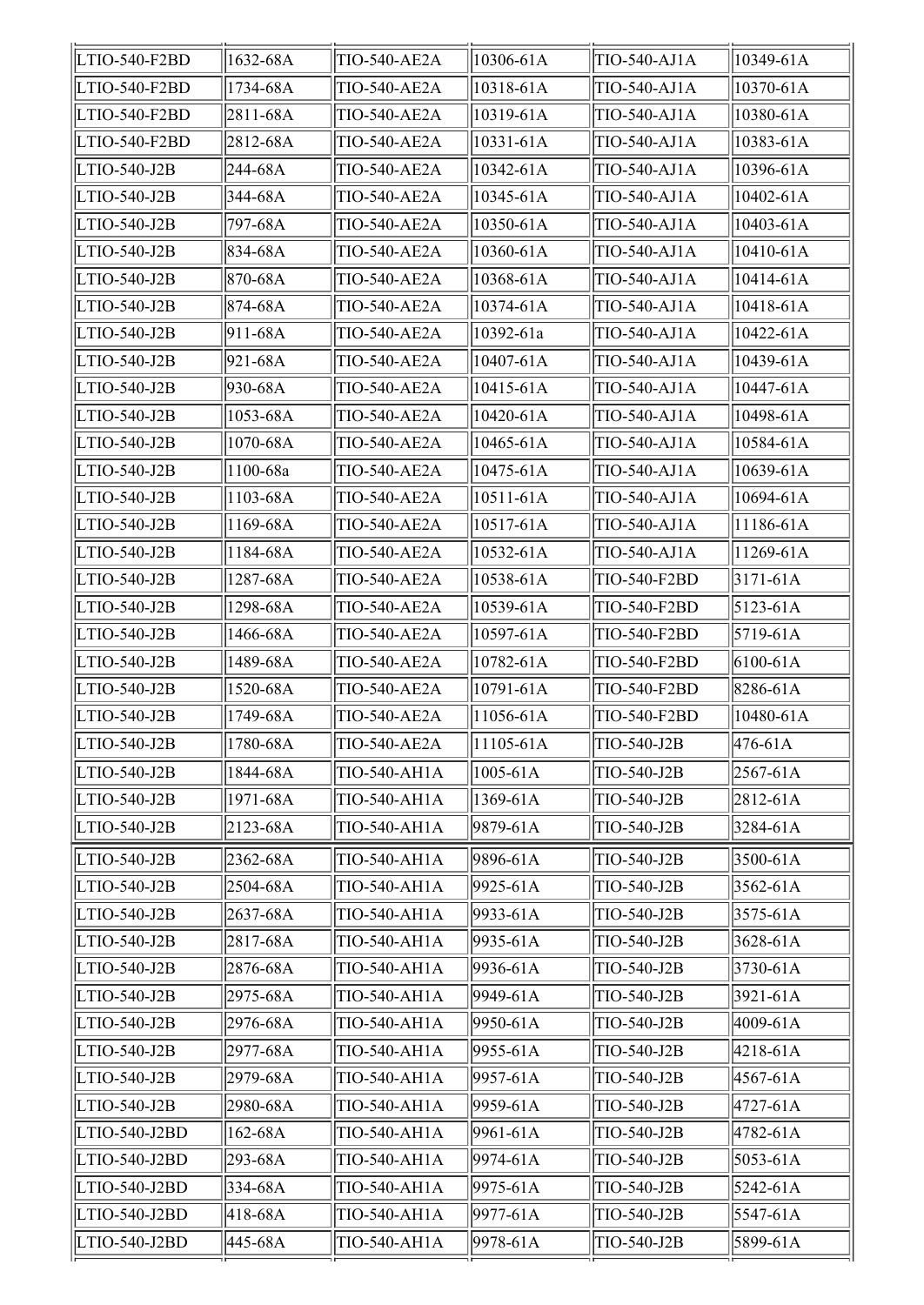| LTIO-540-J2BD | 545-68A        | TIO-540-AH1A        | $  9981 - 61A$  | TIO-540-J2B | 5934-61A  |
|---------------|----------------|---------------------|-----------------|-------------|-----------|
| LTIO-540-J2BD | 549-68A        | TIO-540-AH1A        | 9983-61A        | TIO-540-J2B | 6186-61A  |
| LTIO-540-J2BD | 569-68A        | TIO-540-AH1A        | 9986-61A        | TIO-540-J2B | 6290-61A  |
| LTIO-540-J2BD | 607-68A        | TIO-540-AH1A        | 9991-61A        | TIO-540-J2B | 6300-61A  |
| LTIO-540-J2BD | 614-68A        | TIO-540-AH1A        | 9992-61A        | TIO-540-J2B | 6303-61A  |
| LTIO-540-J2BD | 623-68A        | TIO-540-AH1A        | 9995-61A        | TIO-540-J2B | 6402-61A  |
| LTIO-540-J2BD | 632-68A        | TIO-540-AH1A        | 9996-61A        | TIO-540-J2B | 6506-61A  |
| LTIO-540-J2BD | 737-68A        | TIO-540-AH1A        | $ 10003 - 61A $ | TIO-540-J2B | 6788-61A  |
| LTIO-540-J2BD | 840-68A        | TIO-540-AH1A        | $ 10007 - 61A $ | TIO-540-J2B | 6845-61A  |
| LTIO-540-J2BD | 857-68A        | TIO-540-AH1A        | $ 10013 - 61A $ | TIO-540-J2B | 6892-61A  |
| LTIO-540-J2BD | 858-68A        | TIO-540-AH1A        | $ 10017 - 61A $ | TIO-540-J2B | 7223-61A  |
| LTIO-540-J2BD | 934-68A        | TIO-540-AH1A        | 10025-61A       | TIO-540-J2B | 7313-61A  |
| LTIO-540-J2BD | 1052-68A       | TIO-540-AH1A        | $10026 - 61A$   | TIO-540-J2B | 8060-61A  |
| LTIO-540-J2BD | 1084-68A       | TIO-540-AH1A        | $ 10030 - 61A $ | TIO-540-J2B | 8114-61A  |
| LTIO-540-J2BD | 1088-68A       | TIO-540-AH1A        | $ 10031 - 61A $ | TIO-540-J2B | 8349-61A  |
| LTIO-540-J2BD | 1152-68A       | TIO-540-AH1A        | $ 10032 - 61A $ | TIO-540-J2B | 8629-61A  |
| LTIO-540-J2BD | 1210-68A       | TIO-540-AH1A        | $ 10045 - 61A $ | TIO-540-J2B | 8953-61A  |
| LTIO-540-J2BD | 1270-68A       | TIO-540-AH1A        | 10046-61A       | TIO-540-J2B | 8992-61A  |
| LTIO-540-J2BD | 1311-68A       | TIO-540-AH1A        | $ 10047 - 61A $ | TIO-540-J2B | 9050-61A  |
| LTIO-540-J2BD | 1418-68A       | <b>TIO-540-AH1A</b> | 10054-61A       | TIO-540-J2B | 9200-61A  |
| LTIO-540-J2BD | 1484-68A       | TIO-540-AH1A        | 10055-61A       | TIO-540-J2B | 9277-61A  |
| LTIO-540-J2BD | 1552-68A       | TIO-540-AH1A        | 10066-61A       | TIO-540-J2B | 9942-61A  |
| LTIO-540-J2BD | 1600-68A       | TIO-540-AH1A        | $ 10073 - 61A $ | TIO-540-J2B | 9943-61A  |
| LTIO-540-J2BD | 1709-68A       | TIO-540-AH1A        | $10074 - 61A$   | TIO-540-J2B | 9944-61A  |
| LTIO-540-J2BD | 1752-68A       | TIO-540-AH1A        | $ 10077 - 61A $ | TIO-540-J2B | 9945-61A  |
| LTIO-540-J2BD | $ 1816 - 68A $ | TIO-540-AH1A        | 10087-61A       | TIO-540-J2B | 9958-61A  |
| LTIO-540-J2BD | 1841-68A       | TIO-540-AH1A        | $ 10088 - 61A$  | TIO-540-J2B | 9960-61A  |
| LTIO-540-J2BD | 1853-68A       | TIO-540-AH1A        | 10096-61A       | TIO-540-J2B | 9967-61A  |
| LTIO-540-J2BD | 1924-68A       | TIO-540-AH1A        | 10097-61A       | TIO-540-J2B | 9970-61A  |
| LTIO-540-J2BD | 1933-68A       | TIO-540-AH1A        | 10122-61A       | TIO-540-J2B | 9972-61A  |
| LTIO-540-J2BD | 1951-68A       | TIO-540-AH1A        | $ 10124 - 61A $ | TIO-540-J2B | 10038-61A |
| LTIO-540-J2BD | 1955-68A       | TIO-540-AH1A        | $ 10130 - 61A $ | TIO-540-J2B | 10039-61A |
| LTIO-540-J2BD | 2011-68A       | TIO-540-AH1A        | $ 10137 - 61A $ | TIO-540-J2B | 10148-61A |
| LTIO-540-J2BD | 2030-68A       | TIO-540-AH1A        | $ 10139 - 61A $ | TIO-540-J2B | 10149-61A |
| LTIO-540-J2BD | 2046-68A       | TIO-540-AH1A        | $ 10150 - 61A $ | TIO-540-J2B | 10161-61A |
| LTIO-540-J2BD | 2047-68A       | TIO-540-AH1A        | $ 10156 - 61A $ | TIO-540-J2B | 10162-61A |
| LTIO-540-J2BD | 2101-68A       | TIO-540-AH1A        | 10157-61A       | TIO-540-J2B | 10185-61A |
| LTIO-540-J2BD | 2240-68A       | TIO-540-AH1A        | $ 10165 - 61A $ | TIO-540-J2B | 10186-61A |
| LTIO-540-J2BD | 2246-68A       | TIO-540-AH1A        | $ 10167-61A$    | TIO-540-J2B | 10210-61A |
| LTIO-540-J2BD | 2262-68A       | TIO-540-AH1A        | $ 10176 - 61A $ | TIO-540-J2B | 10211-61A |
| LTIO-540-J2BD | 2290-68A       | TIO-540-AH1A        | $ 10177 - 61A $ | TIO-540-J2B | 10283-61A |
| LTIO-540-J2BD | 2305-68A       | TIO-540-AH1A        | $ 10183 - 61A $ | TIO-540-J2B | 10285-61A |
| LTIO-540-J2BD | 2319-68A       | TIO-540-AH1A        | $ 10187 - 61A $ | TIO-540-J2B | 10363-61A |
| LTIO-540-J2BD | 2386-68A       | TIO-540-AH1A        | $ 10195 - 61A $ | TIO-540-J2B | 10430-61A |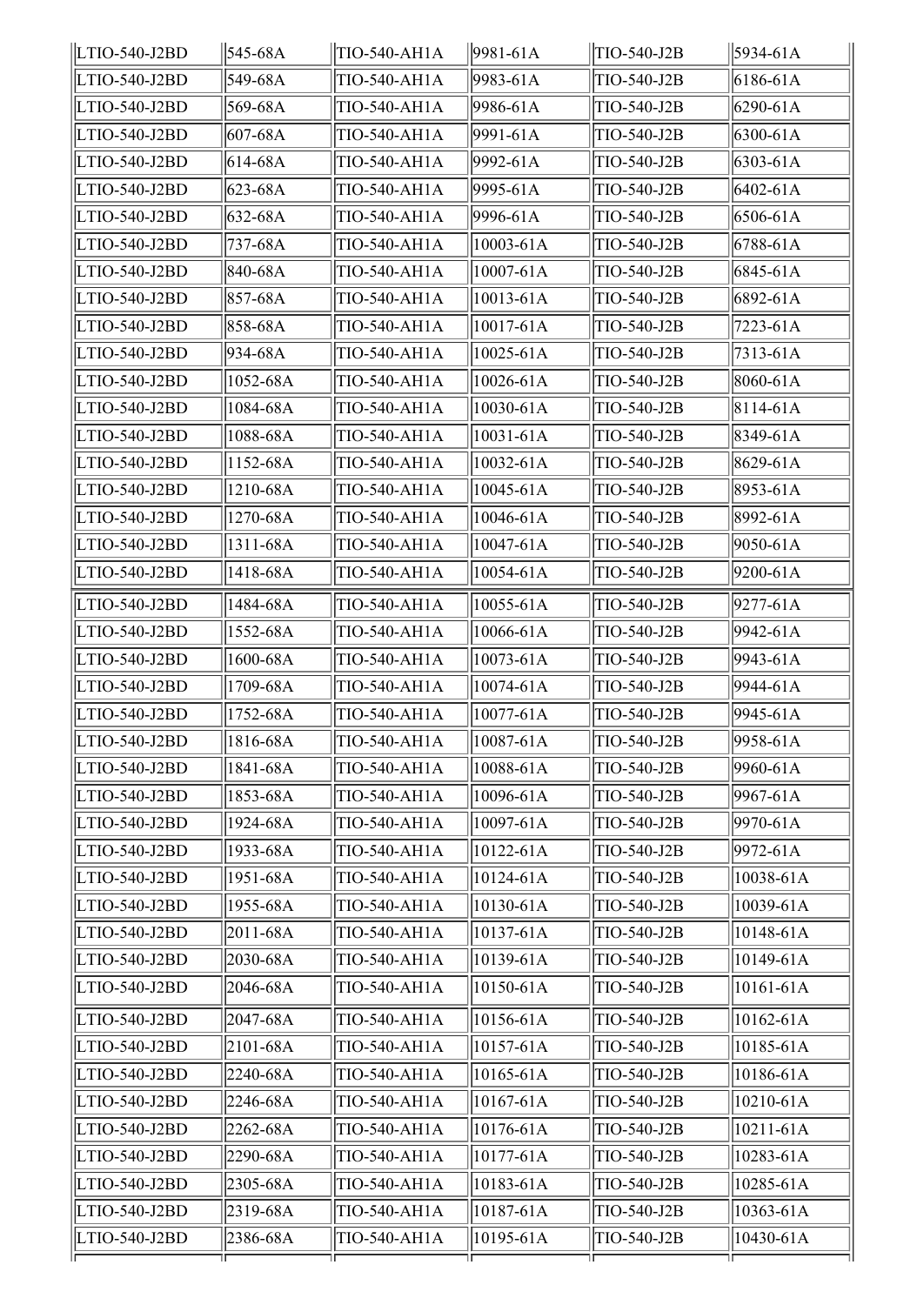| LTIO-540-J2BD | $ 2437 - 68A $ | TIO-540-AH1A | $ 10200 - 61A $ | TIO-540-J2BD | $676 - 61A$    |
|---------------|----------------|--------------|-----------------|--------------|----------------|
| LTIO-540-J2BD | 2465-68A       | TIO-540-AH1A | 10218-61A       | TIO-540-J2BD | 2080-61A       |
| LTIO-540-J2BD | 2471-68A       | TIO-540-AH1A | $10221 - 61A$   | TIO-540-J2BD | 2489-61A       |
| LTIO-540-J2BD | 2559-68A       | TIO-540-AH1A | 10223-61A       | TIO-540-J2BD | 2660-61A       |
| LTIO-540-J2BD | 2577-68A       | TIO-540-AH1A | 10229-61A       | TIO-540-J2BD | 2941-61A       |
| LTIO-540-J2BD | 2594-68A       | TIO-540-AH1A | 10239-61A       | TIO-540-J2BD | 3898-61A       |
| LTIO-540-J2BD | 2630-68A       | TIO-540-AH1A | 10247-61A       | TIO-540-J2BD | 4066-61A       |
| LTIO-540-J2BD | 2647-68A       | TIO-540-AH1A | 10250-61A       | TIO-540-J2BD | $ 4133 - 61A $ |
| LTIO-540-J2BD | 2684-68A       | TIO-540-AH1A | 10258-61A       | TIO-540-J2BD | 4146-61A       |
| LTIO-540-J2BD | 2690-68A       | TIO-540-AH1A | 10259-61A       | TIO-540-J2BD | 4221-61A       |
| LTIO-540-J2BD | 2860-68A       | TIO-540-AH1A | 10271-61A       | TIO-540-J2BD | 4664-61A       |
| LTIO-540-J2BD | 2879-68A       | TIO-540-AH1A | 10272-61A       | TIO-540-J2BD | 4695-61A       |
| LTIO-540-J2BD | 2884-68A       | TIO-540-AH1A | 10279-61A       | TIO-540-J2BD | 4973-61A       |
| LTIO-540-J2BD | 2887-68A       | TIO-540-AH1A | 10284-61A       | TIO-540-J2BD | $5111-61A$     |
| LTIO-540-J2BD | 2966-68A       | TIO-540-AH1A | 10298-61A       | TIO-540-J2BD | $5153 - 61A$   |
| LTIO-540-J2BD | 2971-68A       | TIO-540-AH1A | 10299-61A       | TIO-540-J2BD | 5340-61A       |
| LTIO-540-J2BD | 2978-68A       | TIO-540-AH1A | 10304-61A       | TIO-540-J2BD | 5561-61A       |
| LTIO-540-J2BD | 2981-68A       | TIO-540-AH1A | $10312 - 61A$   | TIO-540-J2BD | 5867-61A       |
| LTIO-540-J2BD | 2982-68A       | TIO-540-AH1A | 10317-61A       | TIO-540-J2BD | $6122 - 61A$   |
| LTIO-540-J2BD | 2983-68A       | TIO-540-AH1A | 10330-61A       | TIO-540-J2BD | 6334-61A       |
| LTIO-540-J2BD | 2984-68A       | TIO-540-AH1A | 10344-61A       | TIO-540-J2BD | 6388-61A       |
| LTIO-540-J2BD | 2985-68A       | TIO-540-AH1A | $ 10353 - 61A $ | TIO-540-J2BD | $6531 - 61A$   |
| TIO-540-A2B   | 791-61A        | TIO-540-AH1A | 10359-61A       | TIO-540-J2BD | 6540-61A       |
| TIO-540-A2B   | 1119-61        | TIO-540-AH1A | 10375-61A       | TIO-540-J2BD | 6866-61A       |
| TIO-540-A2B   | 2159-61        | TIO-540-AH1A | 10424-61A       | TIO-540-J2BD | 6942-61A       |
| TIO-540-A2B   | 8594-61A       | TIO-540-AH1A | 10461-61A       | TIO-540-J2BD | 6973-61A       |
| TIO-540-A2B   | 8610-61A       | TIO-540-AH1A | 10468-61A       | TIO-540-J2BD | 7024-61A       |
| TIO-540-A2C   | 1215-61        | TIO-540-AH1A | 10482-61A       | TIO-540-J2BD | 7043-61A       |
| TIO-540-A2C   | 1760-61A       | TIO-540-AH1A | 10507-61A       | TIO-540-J2BD | 7058-61A       |
| TIO-540-A2C   | 2729-61A       | TIO-540-AH1A | 10531-61A       | TIO-540-J2BD | 7064-61A       |
| TIO-540-A2C   | 3048-61A       | TIO-540-AH1A | 10554-61A       | TIO-540-J2BD | 7212-61A       |
| TIO-540-A2C   | $3123 - 61A$   | TIO-540-AH1A | $10602 - 61A$   | TIO-540-J2BD | 7417-61A       |
| TIO-540-A2C   | $3181 - 61A$   | TIO-540-AH1A | 10609-61A       | TIO-540-J2BD | 7425-61A       |
| TIO-540-A2C   | 3271-61A       | TIO-540-AJ1A | $104 - 61A$     | TIO-540-J2BD | 7559-61A       |
| TIO-540-A2C   | 3353-61A       | TIO-540-AJ1A | $9161 - 61A$    | TIO-540-J2BD | 7677-61A       |
| TIO-540-A2C   | 3392-61A       | TIO-540-AJ1A | 10020-61A       | TIO-540-J2BD | 7707-61A       |
| TIO-540-A2C   | 3763-61A       | TIO-540-AJ1A | 10021-61A       | TIO-540-J2BD | 7857-61A       |
| TIO-540-A2C   | 4327-61A       | TIO-540-AJ1A | 10022-61A       | TIO-540-J2BD | 7869-61A       |
| TIO-540-A2C   | 4430-61A       | TIO-540-AJ1A | 10023-61A       | TIO-540-J2BD | 7980-61A       |
| TIO-540-A2C   | 4557-61A       | TIO-540-AJ1A | 10036-61A       | TIO-540-J2BD | 8057-61A       |
| TIO-540-A2C   | 4575-61A       | TIO-540-AJ1A | 10037-61A       | TIO-540-J2BD | 8165-61A       |
| TIO-540-A2C   | 4685-61A       | TIO-540-AJ1A | 10040-61A       | TIO-540-J2BD | 8205-61A       |
| TIO-540-A2C   | 4875-61A       | TIO-540-AJ1A | $ 10041 - 61A $ | TIO-540-J2BD | $8223 - 61A$   |
| TIO-540-A2C   | 5315-61A       | TIO-540-AJ1A | 10049-61A       | TIO-540-J2BD | 8338-61A       |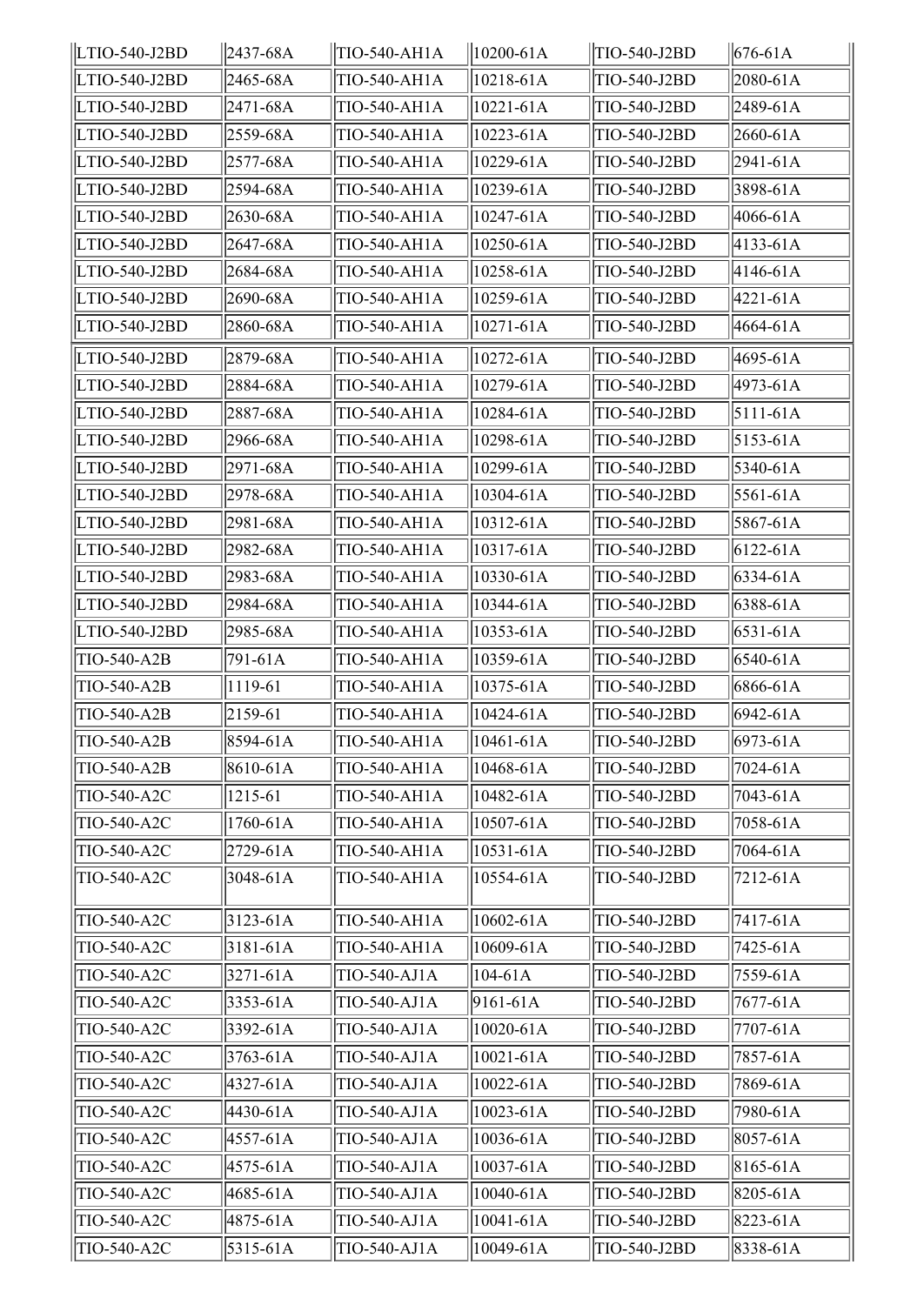| TIO-540-A2C         | 5904-61A       | TIO-540-AJ1A | 10060-61A      | TIO-540-J2BD | 8400-61A     |
|---------------------|----------------|--------------|----------------|--------------|--------------|
| TIO-540-A2C         | 6897-61A       | TIO-540-AJ1A | 10061-61A      | TIO-540-J2BD | $8517 - 61A$ |
| TIO-540-A2C         | 6914-61A       | TIO-540-AJ1A | 10063-61A      | TIO-540-J2BD | 8518-61A     |
| TIO-540-A2C         | 7307-61A       | TIO-540-AJ1A | 10085-61A      | TIO-540-J2BD | 8557-61A     |
| TIO-540-A2C         | 8363-61A       | TIO-540-AJ1A | 10086-61A      | TIO-540-J2BD | 8680-61A     |
| TIO-540-A2C         | $ 8571 - 61A$  | TIO-540-AJ1A | 10090-61A      | TIO-540-J2BD | 9057-61A     |
| TIO-540-A2C         | 8826-61A       | TIO-540-AJ1A | 10093-61A      | TIO-540-J2BD | 9078-61A     |
| TIO-540-A2C         | 8982-61A       | TIO-540-AJ1A | 10099-61A      | TIO-540-J2BD | 9158-61A     |
| TIO-540-A2C         | $9199-61A$     | TIO-540-AJ1A | 10104-61A      | TIO-540-J2BD | $9175 - 61A$ |
| TIO-540-A2C         | $9927 - 61A$   | TIO-540-AJ1A | 10105-61A      | TIO-540-J2BD | 9272-61A     |
| TIO-540-A2C         | 10103-61A      | TIO-540-AJ1A | 10106-61A      | TIO-540-J2BD | 9430-61A     |
| TIO-540-A2C         | 11086-61A      | TIO-540-AJ1A | 10107-61A      | TIO-540-J2BD | 9488-61A     |
| TIO-540-AE2A        | $508 - 61A$    | TIO-540-AJ1A | 10108-61A      | TIO-540-J2BD | 9772-61A     |
| TIO-540-AE2A        | $ 882 - 61A $  | TIO-540-AJ1A | 10109-61A      | TIO-540-J2BD | 9836-61A     |
| TIO-540-AE2A        | $ 954 - 61A $  | TIO-540-AJ1A | 10110-61A      | TIO-540-J2BD | 9870-61A     |
| <b>TIO-540-AE2A</b> | $1129 - 61A$   | TIO-540-AJ1A | 10111-61A      | TIO-540-J2BD | 9877-61A     |
| TIO-540-AE2A        | 1741-61A       | TIO-540-AJ1A | 10113-61A      | TIO-540-J2BD | 9973-61A     |
| TIO-540-AE2A        | $3550 - 61A$   | TIO-540-AJ1A | 10117-61A      | TIO-540-J2BD | 10009-61A    |
| TIO-540-AE2A        | $ 4117 - 61A $ | TIO-540-AJ1A | 10118-61A      | TIO-540-J2BD | 10015-61A    |
| <b>TIO-540-AE2A</b> | 4379-61A       | TIO-540-AJ1A | 10120-61A      | TIO-540-J2BD | 10024-61A    |
| TIO-540-AE2A        | 4822-61A       | TIO-540-AJ1A | 10121-61A      | TIO-540-J2BD | 10044-61A    |
| TIO-540-AE2A        | $6168 - 61A$   | TIO-540-AJ1A | $10126 - 61A$  | TIO-540-J2BD | 10068-61A    |
| TIO-540-AE2A        | $6225 - 61A$   | TIO-540-AJ1A | 10127-61A      | TIO-540-J2BD | 10082-61A    |
| TIO-540-AE2A        | $ 6553 - 61A $ | TIO-540-AJ1A | 10128-61A      | TIO-540-J2BD | 10083-61A    |
| TIO-540-AE2A        | 6584-61A       | TIO-540-AJ1A | 10134-61A      | TIO-540-J2BD | 10094-61A    |
| TIO-540-AE2A        | $6614-61A$     | TIO-540-AJ1A | $ 10135 - 61A$ | TIO-540-J2BD | 10095-61A    |
| TIO-540-AE2A        | 7316-61A       | TIO-540-AJ1A | 10140-61A      | TIO-540-J2BD | 10152-61A    |
| TIO-540-AE2A        | 7891-61A       | TIO-540-AJ1A | 10141-61A      | TIO-540-J2BD | 10194-61A    |
| TIO-540-AE2A        | 8038-61A       | TIO-540-AJ1A | 10153-61A      | TIO-540-J2BD | 10216-61A    |
| TIO-540-AE2A        | $ 8105 - 61A$  | TIO-540-AJ1A | 10155-61A      | TIO-540-J2BD | 10276-61A    |
| TIO-540-AE2A        | $ 8360 - 61A $ | TIO-540-AJ1A | 10160-61A      | TIO-540-J2BD | 10612-61A    |
| TIO-540-AE2A        | $9165 - 61A$   | TIO-540-AJ1A | 10169-61A      | TIO-540-J2BD | 10763-61A    |
| TIO-540-AE2A        | $ 9315 - 61A $ | TIO-540-AJ1A | 10170-61A      | TIO-540-J2BD | 11106-61A    |
| TIO-540-AE2A        | $ 9674 - 61A $ | TIO-540-AJ1A | 10171-61A      | TIO-540-S1AD | 4754-61A     |
| TIO-540-AE2A        | 9700-61A       | TIO-540-AJ1A | 10172-61A      | TIO-540-S1AD | $6218 - 61A$ |
| TIO-540-AE2A        | $ 9748 - 61A $ | TIO-540-AJ1A | 10178-61A      | TIO-540-S1AD | 6907-61A     |
| TIO-540-AE2A        | $9767 - 61A$   | TIO-540-AJ1A | 10179-61A      | TIO-540-S1AD | 7147-61A     |
| TIO-540-AE2A        | $ 9842 - 61A $ | TIO-540-AJ1A | 10180-61A      | TIO-540-S1AD | 7474-61A     |
| TIO-540-AE2A        | $ 9844 - 61A $ | TIO-540-AJ1A | 10181-61A      | TIO-540-S1AD | 7555-61A     |
| TIO-540-AE2A        | 9846-61A       | TIO-540-AJ1A | 10184-61A      | TIO-540-S1AD | 8396-61A     |
| TIO-540-AE2A        | $ 9848 - 61A $ | TIO-540-AJ1A | 10190-61A      | TIO-540-S1AD | 8851-61A     |
| TIO-540-AE2A        | 9850-61A       | TIO-540-AJ1A | 10197-61A      | TIO-540-S1AD | 9411-61A     |
| TIO-540-AE2A        | $ 9852 - 61A $ | TIO-540-AJ1A | 10199-61A      | TIO-540-S1AD | 9874-61A     |
| TIO-540-AE2A        | $ 9854 - 61A $ | TIO-540-AJ1A | 10201-61A      | TIO-540-U2A  | 921-61A      |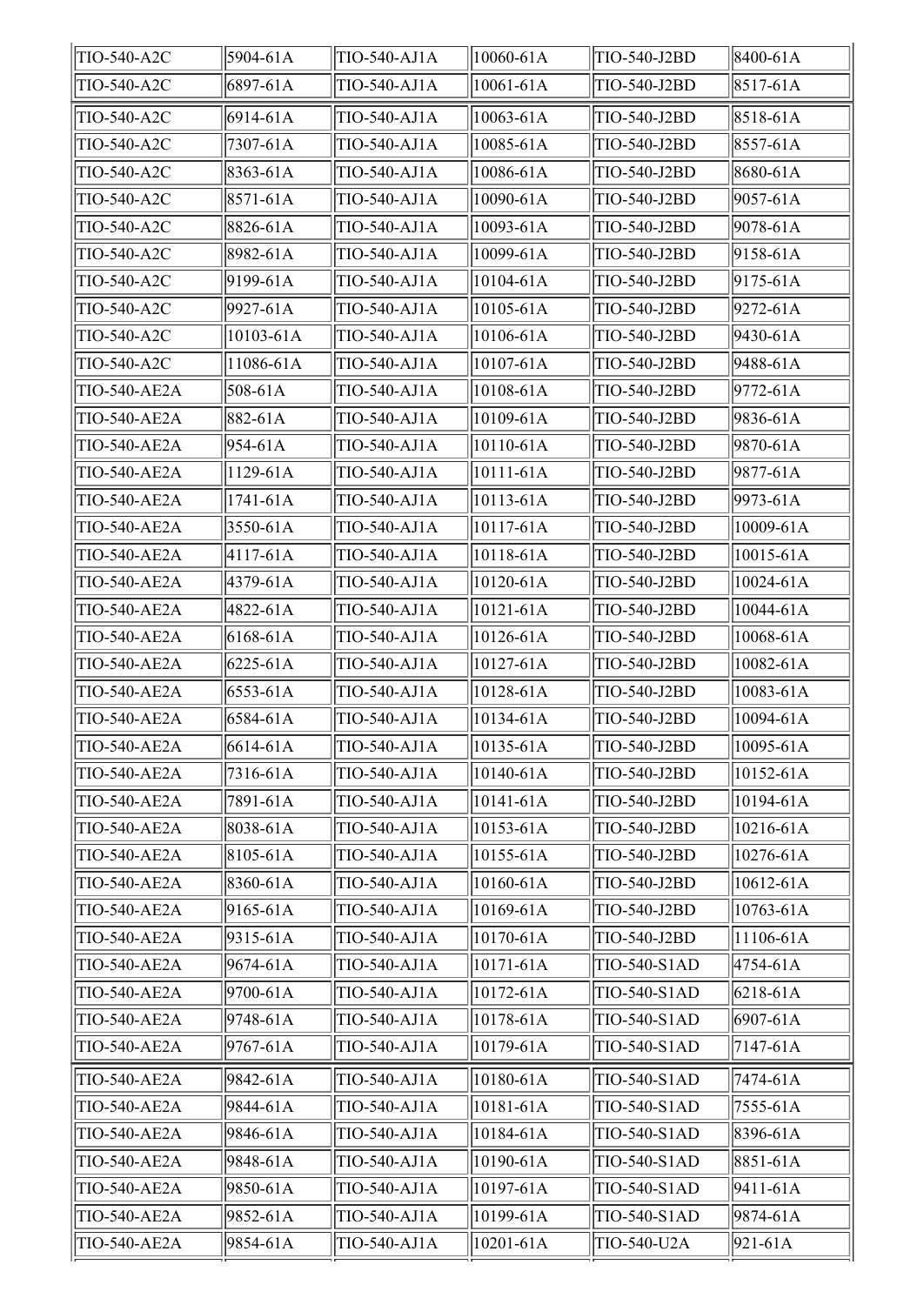| TIO-540-AE2A        | 9861-61A        | TIO-540-AJ1A | $10202 - 61A$   | TIO-540-U2A | $ 2052 - 61A $ |
|---------------------|-----------------|--------------|-----------------|-------------|----------------|
| TIO-540-AE2A        | 9862-61A        | TIO-540-AJ1A | $ 10203 - 61A $ | TIO-540-U2A | $2837 - 61A$   |
| TIO-540-AE2A        | 9866-61A        | TIO-540-AJ1A | 10209-61A       | TIO-540-U2A | $3740 - 61A$   |
| TIO-540-AE2A        | 9906-61A        | TIO-540-AJ1A | 10213-61A       | TIO-540-U2A | 4160-61A       |
| TIO-540-AE2A        | 9918-61A        | TIO-540-AJ1A | 10220-61A       | TIO-540-U2A | 4998-61A       |
| TIO-540-AE2A        | 9919-61A        | TIO-540-AJ1A | 10222-61A       | TIO-540-U2A | 5219-61A       |
| TIO-540-AE2A        | 9930-61A        | TIO-540-AJ1A | 10224-61A       | TIO-540-U2A | 5339-61A       |
| TIO-540-AE2A        | 9931-61A        | TIO-540-AJ1A | 10226-61A       | TIO-540-U2A | 5493-61A       |
| TIO-540-AE2A        | 9953-61A        | TIO-540-AJ1A | 10227-61A       | TIO-540-U2A | $6200 - 61A$   |
| TIO-540-AE2A        | 9962-61A        | TIO-540-AJ1A | $10231 - 61A$   | TIO-540-U2A | $6667 - 61A$   |
| TIO-540-AE2A        | 9963-61A        | TIO-540-AJ1A | 10232-61A       | TIO-540-U2A | $6748 - 61A$   |
| TIO-540-AE2A        | 9964-61A        | TIO-540-AJ1A | $10233 - 61A$   | TIO-540-U2A | 6990-61A       |
| TIO-540-AE2A        | 9968-61A        | TIO-540-AJ1A | 10234-61A       | TIO-540-U2A | 7383-61A       |
| TIO-540-AE2A        | 9985-61A        | TIO-540-AJ1A | 10235-61A       | TIO-540-U2A | 7410-61A       |
| TIO-540-AE2A        | 9987-61A        | TIO-540-AJ1A | 10236-61A       | TIO-540-U2A | 7473-61A       |
| TIO-540-AE2A        | 9994-61A        | TIO-540-AJ1A | 10237-61A       | TIO-540-U2A | 7495-61A       |
| TIO-540-AE2A        | 9997-61A        | TIO-540-AJ1A | 10245-61A       | TIO-540-U2A | 7717-61A       |
| TIO-540-AE2A        | 9998-61A        | TIO-540-AJ1A | 10246-61A       | TIO-540-U2A | 7806-61A       |
| TIO-540-AE2A        | 10016-61A       | TIO-540-AJ1A | 10249-61A       | TIO-540-U2A | 9093-61A       |
| TIO-540-AE2A        | 10028-61A       | TIO-540-AJ1A | 10253-61A       | TIO-540-U2A | 9456-61A       |
| <b>TIO-540-AE2A</b> | 10033-61A       | TIO-540-AJ1A | 10257-61A       | TIO-540-U2A | 9857-61A       |
| TIO-540-AE2A        | 10034-61A       | TIO-540-AJ1A | 10261-61A       | TIO-540-U2A | 9873-61A       |
| TIO-540-AE2A        | 10052-61A       | TIO-540-AJ1A | 10263-61A       | TIO-540-U2A | 9920-61A       |
| TIO-540-AE2A        | 10053-61A       | TIO-540-AJ1A | 10264-61A       | TIO-540-U2A | 9934-61A       |
| TIO-540-AE2A        | 10056-61A       | TIO-540-AJ1A | 10267-61A       | TIO-540-U2A | 10019-61A      |
| TIO-540-AE2A        | $ 10057 - 61A $ | TIO-540-AJ1A | $ 10268 - 61A$  | TIO-540-U2A | $ 10035 - 61A$ |
| TIO-540-AE2A        | 10058-61A       | TIO-540-AJ1A | 10273-61A       | TIO-540-U2A | 10050-61A      |
| TIO-540-AE2A        | 10075-61A       | TIO-540-AJ1A | 10277-61A       | TIO-540-U2A | 10051-61A      |
| TIO-540-AE2A        | 10079-61A       | TIO-540-AJ1A | 10280-61A       | TIO-540-U2A | 10146-61A      |
| TIO-540-AE2A        | 10080-61A       | TIO-540-AJ1A | 10281-61A       | TIO-540-U2A | 10147-61A      |
| TIO-540-AE2A        | 10084-61A       | TIO-540-AJ1A | 10282-61A       | TIO-540-U2A | 10251-61A      |
| TIO-540-AE2A        | 10123-61A       | TIO-540-AJ1A | 10286-61A       | TIO-540-U2A | 10252-61A      |
| TIO-540-AE2A        | 10125-61A       | TIO-540-AJ1A | 10289-61A       | TIO-540-U2A | 10295-61A      |
| TIO-540-AE2A        | 10143-61A       | TIO-540-AJ1A | 10293-61A       | TIO-540-U2A | 10307-61A      |
| TIO-540-AE2A        | 10144-61A       | TIO-540-AJ1A | 10294-61A       | TIO-540-U2A | 10308-61A      |
| TIO-540-AE2A        | 10145-61A       | TIO-540-AJ1A | 10296-61A       | TIO-540-W2A | 9928-61A       |
| TIO-540-AE2A        | 10151-61A       | TIO-540-AJ1A | 10297-61A       | TIO-540-W2A | 9929-61A       |
| TIO-540-AE2A        | 10154-61A       | TIO-540-AJ1A | 10302-61A       | TIO-540-W2A | 9937-61A       |
| TIO-540-AE2A        | 10158-61A       | TIO-540-AJ1A | 10310-61A       | TIO-540-W2A | 9938-61A       |
| TIO-540-AE2A        | 10163-61A       | TIO-540-AJ1A | 10311-61A       | TIO-540-W2A | 10006-61A      |
| TIO-540-AE2A        | 10166-61A       | TIO-540-AJ1A | 10313-61A       | TIO-540-W2A | 10042-61A      |
| TIO-540-AE2A        | 10191-61A       | TIO-540-AJ1A | 10314-61A       | TIO-540-W2A | 10043-61A      |
| TIO-540-AE2A        | 10192-61A       | TIO-540-AJ1A | 10315-61A       | TIO-540-W2A | 10204-61A      |
| TIO-540-AE2A        | 10193-61A       | TIO-540-AJ1A | 10316-61A       | TIO-540-W2A | 10207-61A      |
|                     |                 |              |                 |             |                |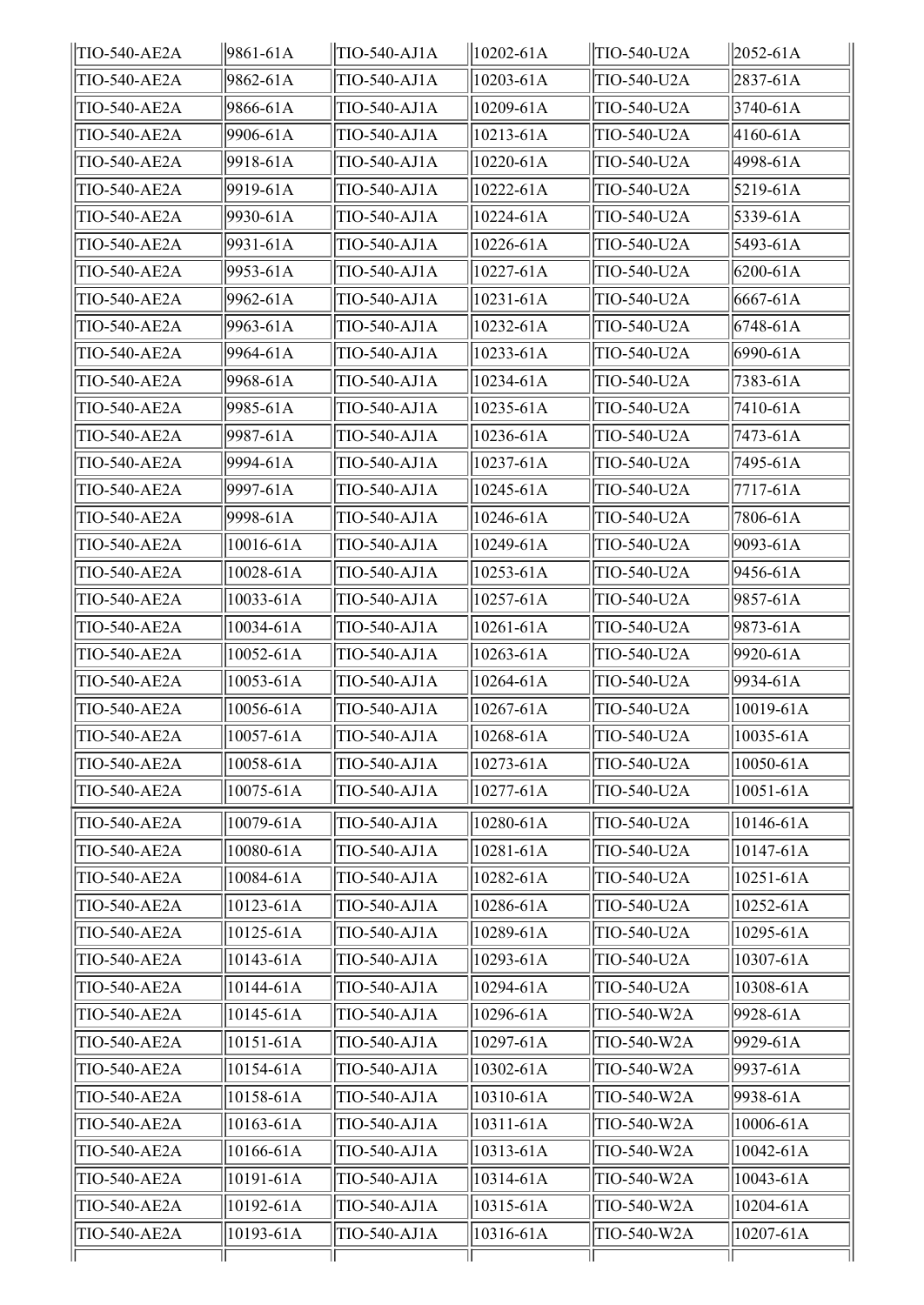| <b>TIO-540-AE2A</b> | 10198-61A     | TIO-540-AJ1A | 10320-61A     | TIO-540-X120 | 9882-61A  |
|---------------------|---------------|--------------|---------------|--------------|-----------|
| TIO-540-AE2A        | 10205-61A     | TIO-540-AJ1A | $10321 - 61A$ | TIO-540-X120 | 9887-61A  |
| TIO-540-AE2A        | $10206 - 61A$ | TIO-540-AJ1A | $10322 - 61A$ | TIO-540-X120 | 9891-61A  |
| TIO-540-AE2A        | 10208-61A     | TIO-540-AJ1A | $10325 - 61A$ | TIO-540-X120 | 9893-61A  |
| TIO-540-AE2A        | $10228 - 61A$ | TIO-540-AJ1A | 10326-61A     | TIO-540-X120 | 9894-61A  |
| TIO-540-AE2A        | 10238-61A     | TIO-540-AJ1A | 10327-61A     | TIO-540-X120 | 9904-61A  |
| TIO-540-AE2A        | 10248-61A     | TIO-540-AJ1A | 10328-61A     | TIO-540-X120 | 9905-61A  |
| TIO-540-AE2A        | $10254 - 61A$ | TIO-540-AJ1A | 10329-61A     | TIO-540-X120 | 9908-61A  |
| TIO-540-AE2A        | $10255 - 61A$ | TIO-540-AJ1A | $10332 - 61A$ | TIO-540-X120 | 9909-61A  |
| TIO-540-AE2A        | 10256-61A     | TIO-540-AJ1A | 10333-61A     | TIO-540-X120 | 9922-61A  |
| TIO-540-AE2A        | 10260-61A     | TIO-540-AJ1A | 10334-61A     | TIO-540-X120 | 9923-61A  |
| TIO-540-AE2A        | $10262 - 61A$ | TIO-540-AJ1A | 10335-61A     | TIO-540-X120 | 9924-61A  |
| <b>TIO-540-AE2A</b> | $10265 - 61A$ | TIO-540-AJ1A | 10339-61A     | TIO-540-X143 | 101115-61 |
| TIO-540-AE2A        | $10269 - 61A$ | TIO-540-AJ1A | 10340-61A     |              |           |
| TIO-540-AE2A        | 10270-61A     | TIO-540-AJ1A | 10346-61A     |              |           |

(1) Contact Lycoming, 652 Oliver Street, Williamsport, PA 17701, U.S.A.; telephone (570) 323-6181, contact Lycoming, 652 Oliver Street, Williamsport, PA 17701, U.S.A.; telephone (570) 323-6181 within 50 hours time-in-service (TIS) or  $6$ months after the effective date of this AD, whichever occurs earlier, to arrange for a crankshaft material test.

(2) Operation of the engine beyond 50 hours TIS or 6 months after the effective date of this AD, whichever occurs earlier, or while the material is being tested is not permitted.

(3) If your crankshaft fails the material testing, remove the crankshaft before further flight.

(4) If your crankshaft passes the material testing, the crankshaft may be returned to service.

### **IO540 Engines Modified by STC by Installing a Turbocharger System and All Engines That Have Been Overhauled**

(d) If your engine was manufactured, overhauled or had the crankshaft replaced after March 1, 1997, and your engine SN is not covered in paragraphs (a), (b), or (c) of this AD, do the following:

(1) Determine the SN of your crankshaft.

(2) If your crankshaft SN is listed in Table 2 of Lycoming MSB 552, dated August 16, 2002, remove the crankshaft before further flight.

(3) If your crankshaft SN is listed in Table 4 of this AD, do the following; Table 4 follows:

| Table 4 SN's of Crankshafts Manufactured From March 2002 to Present |            |             |             |  |  |  |
|---------------------------------------------------------------------|------------|-------------|-------------|--|--|--|
| V537925679                                                          | V537924595 | V537925619  | V537925665  |  |  |  |
| IV537925690                                                         | V537925649 | V537925609  | lV537925668 |  |  |  |
| V537925681                                                          | V537925695 | lV537925617 | V537925674  |  |  |  |
| V537925689                                                          | V537925702 | V537925595  | lV537925651 |  |  |  |
| V537925656                                                          | V537925841 | V537925627  | V537925697  |  |  |  |
| V537924599                                                          | V537925644 | V537925626  | V537925672  |  |  |  |
| V537925864                                                          | V537924597 | V537925635  | V537925712  |  |  |  |
| IV537925877                                                         | V537925653 | V537925613  | V537925868  |  |  |  |
| V537925678                                                          | V537925639 | lV537925629 | V537924598  |  |  |  |
| IV537925711                                                         | V537925634 | V537925601  | V537925675  |  |  |  |
|                                                                     |            |             |             |  |  |  |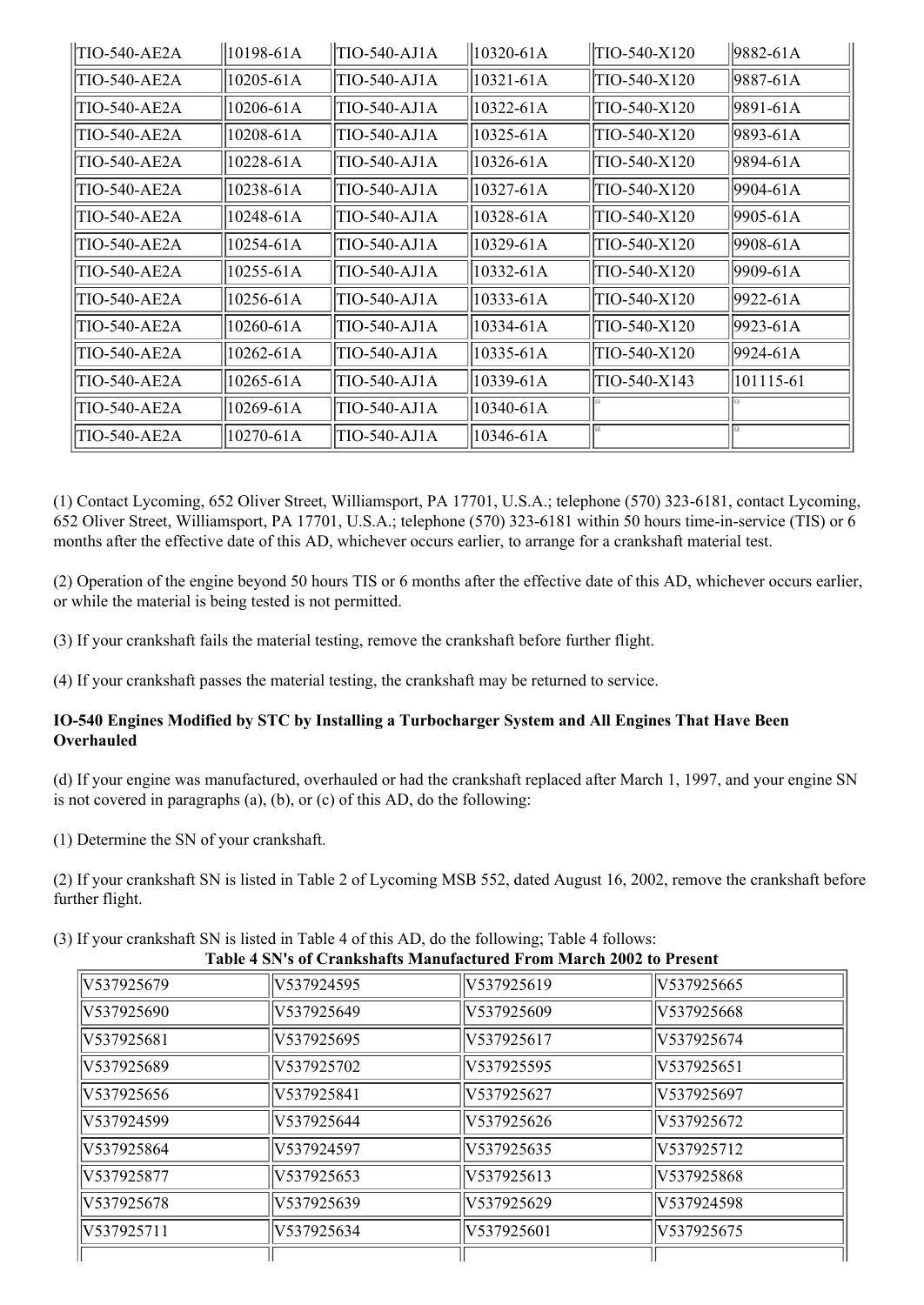| llV537925870 | V537925638   | V537925625               | V537925851  |
|--------------|--------------|--------------------------|-------------|
| IV537925842  | V537925606   | V537925598               | IV537925623 |
| IV537925838  | llV537925593 | $\frac{1}{2}$ NS37924596 |             |

(i) Contact Lycoming, 652 Oliver Street, Williamsport, PA 17701, U.S.A.; telephone (570) 323-6181, within 10 hours time-in-service (TIS) to arrange for a crankshaft material test.

(ii) Operation of the engine beyond 10 hours TIS after the effective date of this AD or while the material is being tested is not permitted.

(iii) If your crankshaft fails the material testing, remove the crankshaft before further flight.

(iv) If your crankshaft passes the material testing, the crankshaft may be returned to service.

(4) If your crankshaft SN is listed in Table 5 of this AD, do the following; Table 5 follows:

| Table 5. Crankshafts Manufactured From March 1997 through March 1999 By SN |  |  |  |  |  |
|----------------------------------------------------------------------------|--|--|--|--|--|
|----------------------------------------------------------------------------|--|--|--|--|--|

| 0037   | V53790300  | V537910159 | V53795379  | V537910654 | V53799491  |
|--------|------------|------------|------------|------------|------------|
| 0039A  | V53790309  | V537910160 | V537910555 | V537910655 | V53799492  |
| 0048A  | V53790311  | V537910161 | V537910557 | V537910658 | V537911246 |
| I17424 | V53790312  | V537910162 | V537910558 | V537910659 | V537911247 |
| I17425 | V53790314  | V537910163 | V537910559 | V53791066  | V537911248 |
| 117426 | V53790322  | V537910165 | V537910562 | V537910660 | V537911249 |
| I17429 | V53790324  | V537910167 | V537910565 | V537910661 | V537911251 |
| I17438 | V53790327  | V537910168 | V537910567 | V537910661 | V537911252 |
| I17440 | V53790339  | V537910169 | V537910570 | V537910662 | V537911253 |
| 117441 | V53790407  | V537910222 | V537910571 | V537910663 | V537911255 |
| 117442 | V53790542  | V537910246 | V537910572 | V537910667 | V537911257 |
| 117444 | V537910002 | V537910248 | V537910573 | V537910668 | V537911260 |
| I17488 | V537910003 | V537910250 | V537910574 | V53791067  | V537911261 |
| 117491 | V537910004 | V537910251 | V537910576 | V537910672 | V537911263 |
| I17493 | V537910005 | V537910252 | V537910577 | V537910673 | V537911267 |
| I17494 | V537910006 | V537910253 | V537910580 | V537910675 | V537911269 |
| I17497 | V537910007 | V537910254 | V537910581 | V537910677 | V537911270 |
| I17498 | V537910008 | V537910260 | V537910582 | V537910679 | V537911271 |
| I17668 | V537910009 | V537910266 | V537910583 | V53791068  | V537911272 |
| I17669 | V537910010 | V537910267 | V537910584 | V537910680 | V537911273 |
| 117672 | V537910011 | V537910280 | V537910585 | V537910836 | V537911274 |
| I17675 | V537910013 | V537910291 | V537910586 | V537911201 | V537911275 |
| I17679 | V537910014 | V53791043  | V537910588 | V537911203 | V537911277 |
| I17681 | V537910017 | V537910472 | V537910590 | V537911204 | V537911278 |
| I17682 | V537910018 | V537910486 | V537910591 | V537911205 | V537911280 |
| 117683 | V537910021 | V537910487 | V537910597 | V537911206 | V537911281 |
| I17685 | V537910022 | V537910488 | V537910598 | V537911209 | V537911284 |
| I17686 | V537910023 | V537910490 | V537910599 | V537911210 | V537911285 |
| I17690 | V537910024 | V537910492 | V537910600 | V537911211 | V537911286 |
| I17692 | V537910025 | V537910493 | V537910602 | V537911213 | V537911287 |
|        |            |            |            |            |            |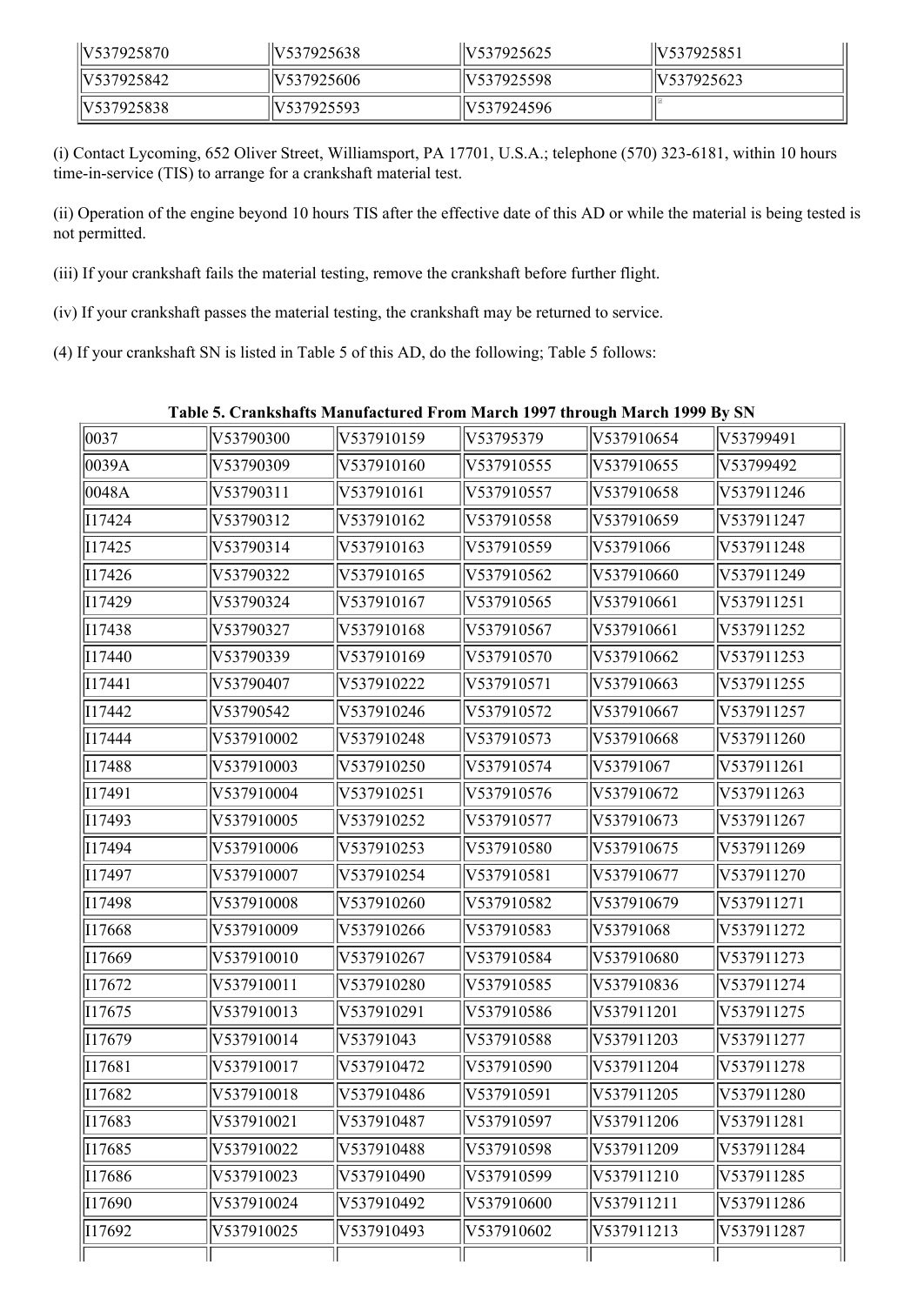| I17693     | V537910026 | V537910494 | V537910603 | V537911214 | V537911289 |
|------------|------------|------------|------------|------------|------------|
| I17695     | V537910027 | V537910495 | V537910604 | V537911216 | V537911292 |
| I17696     | V537910028 | V537910496 | V537910605 | V537911217 | V537911293 |
| I17698     | V537910029 | V537910501 | V537910612 | V537911221 | V537911295 |
| I17700     | V537910030 | V537910502 | V537910614 | V537911223 | V537911299 |
| I17701     | V537910032 | V537910504 | V537910615 | V537911225 | V537911301 |
| I17702     | V537910033 | V537910505 | V537910616 | V537911227 | V537911303 |
| I17703     | V537910034 | V537910507 | V537910617 | V537911228 | V537911306 |
| I17704     | V537910036 | V537910508 | V537910618 | V537911231 | V537911307 |
| I17708     | V537910038 | V537910509 | V537910620 | V537911232 | V537911309 |
| I17709     | V537910039 | V537910510 | V537910621 | V537911237 | V537911310 |
| I17711     | V537910040 | V537910511 | V537910622 | V537911238 | V537911313 |
| I17712     | V537910041 | V537910532 | V537910625 | V537911241 | V537911314 |
| I17716     | V537910042 | V537910536 | V537910627 | V537912218 | V537911315 |
| V53790015  | V537910043 | V537910538 | V537910630 | V537912219 | V537911316 |
| V53790017  | V537910045 | V537910539 | V537910632 | V537912220 | V537911318 |
| V53790035  | V53791013  | V537910546 | V537910633 | V537912221 | V537911319 |
| V53790114  | V53791014  | V537910549 | V537910635 | V537912222 | V537911325 |
| V53790138  | V537910151 | V537910551 | V537910636 | V537912224 | V537911394 |
| V53790261  | V537910154 | V537910552 | V537910637 | V537912609 | V537911469 |
| V537911476 | V537910156 | V537910553 | V537910638 | V537912614 | V537911472 |
| V537911477 | V537911856 | V537912072 | V53791064  | V537912618 | V537911473 |
| V537911479 | V537911857 | V537912073 | V537912135 | V537912620 | V537911474 |
| V537911480 | V537911858 | V537912074 | V537912136 | V537912621 | V537913280 |
| V537911482 | V537911859 | V537912075 | V537912137 | V537912629 | V537913287 |
| V537911482 | V537911862 | V537912077 | V537912138 | V537912630 | V537913422 |
| V537911486 | V537911863 | V537912078 | V537912139 | V537912631 | V53791344  |
| V537911487 | V537911865 | V537912079 | V537912140 | V537912633 | V537913511 |
| V537911488 | V537911873 | V537912081 | V537912141 | V537912634 | V537913518 |
| V537911490 | V53791202  | V537912082 | V537912142 | V537912636 | V537913524 |
| V537911491 | V537912020 | V537912084 | V537912143 | V537912637 | V537913545 |
| V537911493 | V537912022 | V537912085 | V537912144 | V537912638 | V537913692 |
| V537911495 | V537912024 | V537912086 | V537912146 | V537912639 | V537913705 |
| V537911501 | V537912025 | V537912088 | V537912147 | V537912640 | V537914210 |
| V537911503 | V537912026 | V537912089 | V537912148 | V537912651 | V537914279 |
| V537911504 | V537912027 | V537912090 | V537912149 | V537912653 | V537914281 |
| V537911505 | V537912028 | V537912091 | V537912150 | V537912654 | V53791429  |
| V537911506 | V537912029 | V537912092 | V537912151 | V537912655 | V537914298 |
| V537911509 | V537912030 | V537912094 | V537912152 | V537912656 | V537914310 |
| V537911511 | V537912033 | V537912095 | V537912153 | V537912658 | V537914315 |
| V537911515 | V537912034 | V537912096 | V537912154 | V537912660 | V53791432  |
| V537911517 | V537912035 | V537912097 | V537912155 | V537912661 | V53791433  |
| V53791152  | V537912036 | V537912100 | V537912156 | V537912662 | V53791438  |
| V537911522 | V537912037 | V537912101 | V537912160 | V537912664 | V53791443  |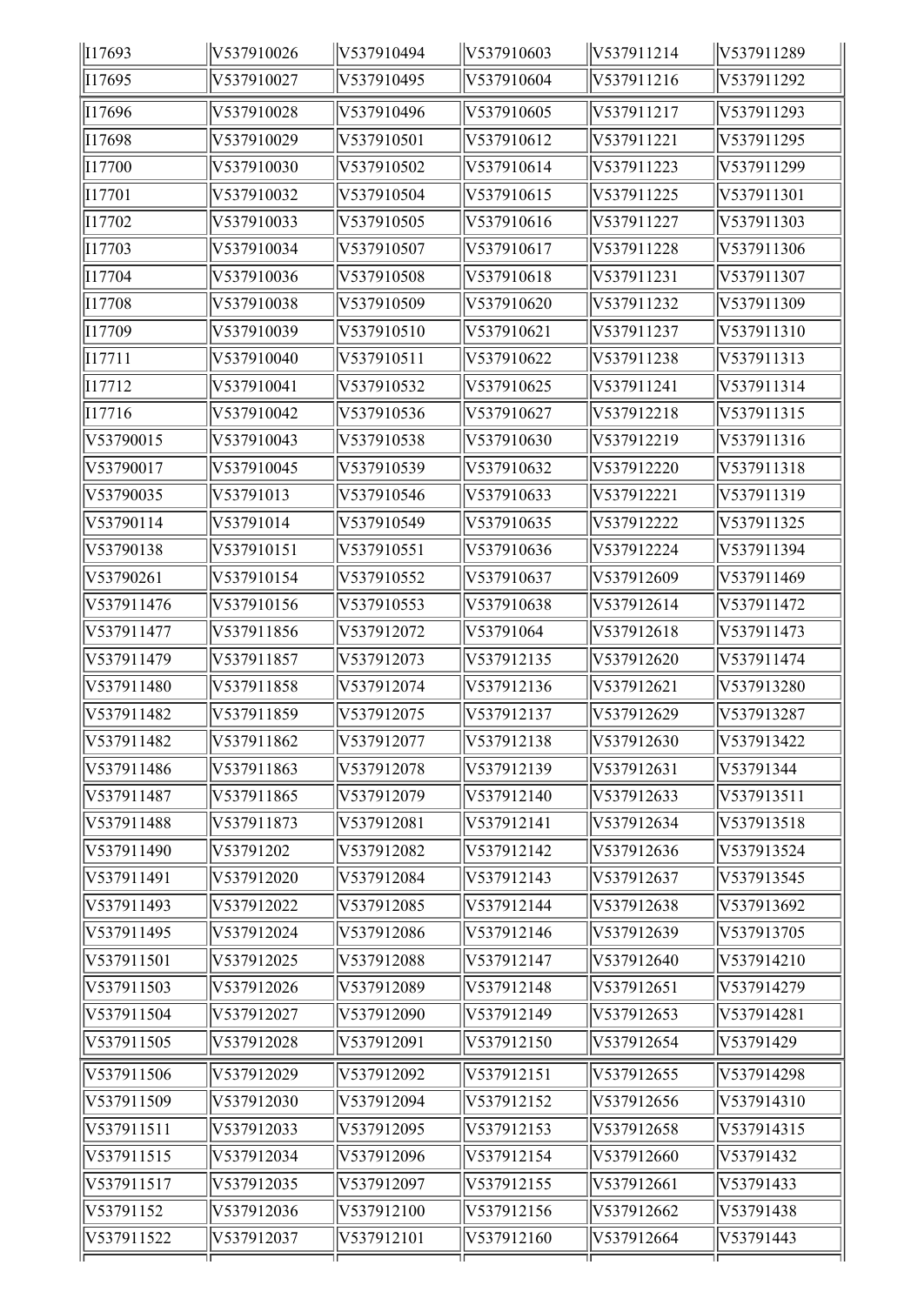| V537911523 | V537912039 | V537912103 | V537912161 | V537912665 | V53791443  |
|------------|------------|------------|------------|------------|------------|
| V537911532 | V537912040 | V537912105 | V537912162 | V53791291  | V53791444  |
| V53791161  | V537912041 | V537912106 | V537912163 | V537912913 | V53791446  |
| V53791170  | V537912042 | V537912107 | V537912164 | V537912923 | V53791447  |
| V537911803 | V537912043 | V537912108 | V537912166 | V537912926 | V53791448  |
| V537911818 | V537912045 | V537912109 | V537912167 | V537912927 | V53791450  |
| V537911819 | V537912046 | V537912109 | V537912168 | V537912927 | V537914696 |
| V537911820 | V537912047 | V537912110 | V537912170 | V537912931 | V537914921 |
| V537911822 | V537912048 | V537912111 | V537912173 | V537912933 | V537915021 |
| V537911824 | V537912050 | V537912112 | V537912177 | V537912934 | V537915037 |
| V537911826 | V537912051 | V537912113 | V537912181 | V537912935 | V537915178 |
| V537911827 | V537912052 | V537912114 | V537912182 | V537912936 | V537915220 |
| V537911832 | V537912054 | V537912115 | V537912183 | V537912937 | V537915291 |
| V537911833 | V537912055 | V537912117 | V537912184 | V537912941 | V53791535  |
| V537911834 | V537912056 | V537912118 | V537912186 | V537912964 | V537915350 |
| V537911838 | V537912057 | V537912119 | V537912189 | V537912988 | V537915840 |
| V537911839 | V537912058 | V537912120 | V537912191 | V537913261 | V537915922 |
| V537911840 | V537912059 | V537912124 | V537912193 | V537913261 | V537915943 |
| V537911842 | V537912060 | V537912125 | V537912194 | V537913272 | V537915989 |
| V537911846 | V537912062 | V537912126 | V537912196 | V537913277 | V537915990 |
| V537911847 | V537912063 | V537912128 | V537912197 | V53792770  | V537915996 |
| V537911848 | V537912064 | V537912129 | V537912198 | V53792771  | V537916014 |
| V537911850 | V537912065 | V537912129 | V537912200 | V53792773  | V537916140 |
| V537911851 | V537912067 | V537912130 | V537912205 | V53792774  | V53791623  |
| V537911853 | V537912068 | V537912131 | V537912206 | V53792777  | V53791624  |
| V537911854 | V537912069 | V537912132 | V537912208 | V53792778  | V53791625  |
| V537911855 | V537912070 | V537912133 | V537912211 | V53792779  | V53791626  |
| V53791633  | V537912071 | V537912134 | V537912214 | V53792780  | V53791628  |
| V53791635  | V53791881  | V53792105  | V537912215 | V53792782  | V53791629  |
| V53791637  | V53791882  | V53792106  | V53792398  | V53792786  | V53791630  |
| V53791654  | V53791883  | V53792107  | V53792399  | V53792788  | V53793121  |
| V53791740  | V53791887  | V53792108  | V53792400  | V53792789  | V53793122  |
| V53791741  | V53791888  | V53792110  | V53792401  | V53792791  | V53793123  |
| V53791743  | V53791890  | V53792111  | V53792402  | V53792792  | V53793126  |
| V53791749  | V53791894  | V53792112  | V53792403  | V53792795  | V53793130  |
| V53791751  | V53791895  | V53792114  | V53792405  | V53792798  | V53793131  |
| V53791753  | V53791902  | V53792115  | V53792486  | V53792799  | V53793132  |
| V53791754  | V53791903  | V53792118  | V53792568  | V53792846  | V53793133  |
| V53791755  | V53791908  | V53792120  | V53792570  | V53792847  | V53793134  |
| V53791756  | V53791909  | V53792172  | V53792572  | V53792848  | V53793135  |
| V53791787  | V53791910  | V53792215  | V53792573  | V53792850  | V53793136  |
| V53791790  | V53791916  | V53792216  | V53792576  | V53792852  | V53793137  |
| V53791796  | V53791917  | V53792222  | V53792577  | V53792854  | V53793139  |
| V53791797  | V53791920  | V53792223  | V53792579  | V53792857  | V53793140  |
|            |            |            |            |            |            |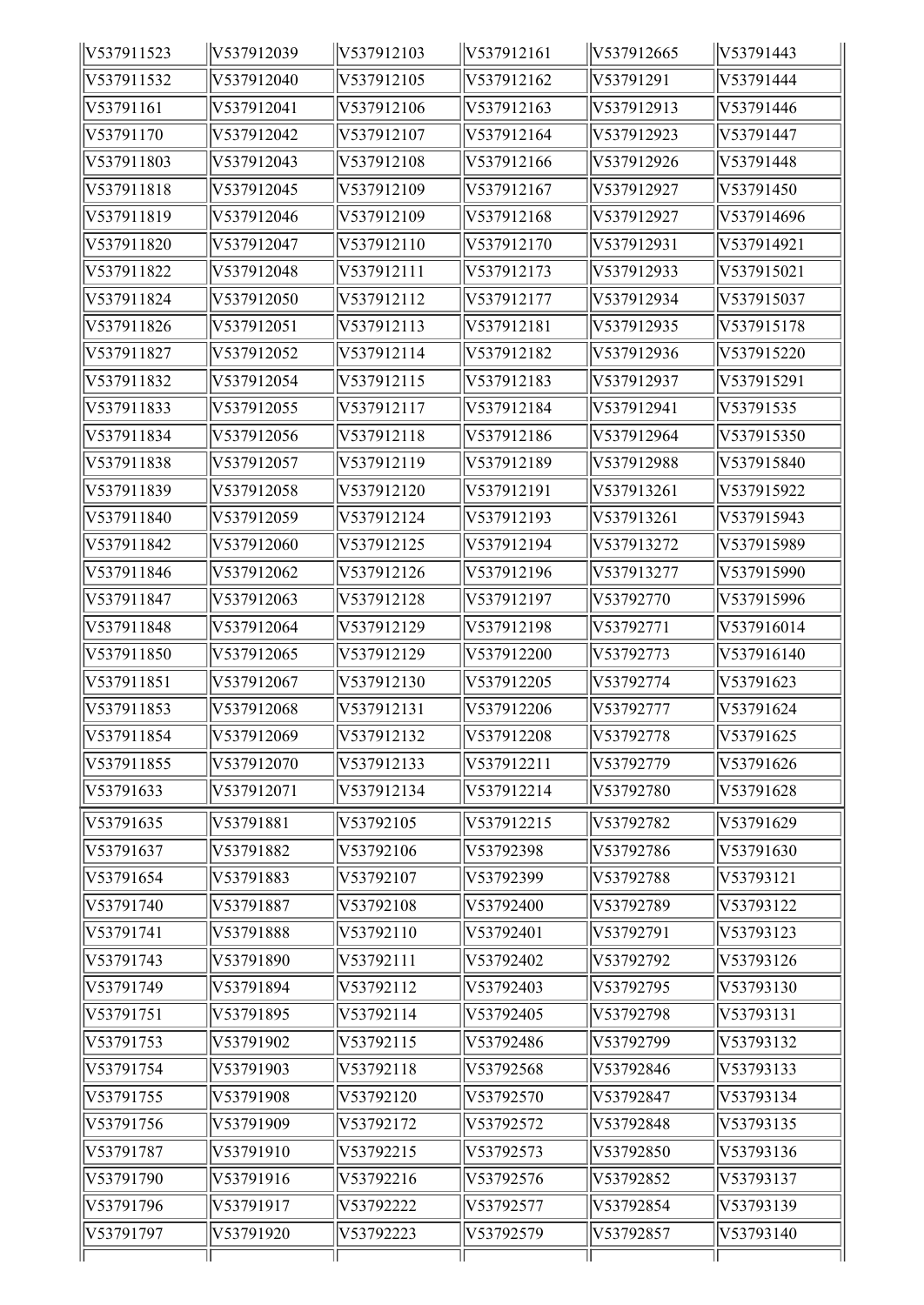| V53791799 | V53791924 | V53792224 | V53792581 | V53792858 | V53793141 |
|-----------|-----------|-----------|-----------|-----------|-----------|
| V53791800 | V53791924 | V53792226 | V53792583 | V53792970 | V53793142 |
| V53791804 | V53791925 | V53792229 | V53792586 | V53792981 | V53793147 |
| V53791805 | V53791927 | V53792236 | V53792726 | V53792983 | V53793152 |
| V53791806 | V53791928 | V53792238 | V53792753 | V53792985 | V53793155 |
| V53791809 | V53791929 | V53792239 | V53792754 | V53792988 | V53793156 |
| V53791810 | V53791931 | V53792240 | V53792756 | V53792991 | V53793157 |
| V53791812 | V53791948 | V53792242 | V53792757 | V53792995 | V53793158 |
| V53791813 | V53791955 | V53792243 | V53792758 | V53792996 | V53793159 |
| V53791820 | V53791956 | V53792244 | V53792759 | V53792998 | V53793160 |
| V53791823 | V53791957 | V53792245 | V53792762 | V53792999 | V53793161 |
| V53791824 | V53791959 | V53792247 | V53792763 | V53793000 | V53793342 |
| V53791828 | V53791964 | V53792292 | V53792766 | V53793003 | V53793343 |
| V53791833 | V53791979 | V53792296 | V53792767 | V53793004 | V53793344 |
| V53791835 | V53791995 | V53792307 | V53792768 | V53793005 | V53793345 |
| V53791836 | V53792081 | V53792308 | V53792769 | V53793006 | V53793347 |
| V53791838 | V53792084 | V53792309 | V53795380 | V53793007 | V53793348 |
| V53791839 | V53792085 | V53792310 | V53795381 | V53793008 | V53793349 |
| V53791841 | V53792086 | V53792312 | V53795382 | V53793011 | V53793352 |
| V53791842 | V53792087 | V53792313 | V53795384 | V53793013 | V53793353 |
| V53791847 | V53792089 | V53792314 | V53795386 | V53793014 | V53793355 |
| V53791868 | V53792090 | V53792316 | V53795387 | V53793015 | V53793357 |
| V53791876 | V53792091 | V53792317 | V53795389 | V53793017 | V53793359 |
| V53791878 | V53792092 | V53792394 | V53795390 | V53793018 | V53793360 |
| V53793382 | V53792094 | V53792396 | V53795391 | V53793021 | V53793361 |
| V53793383 | V53792096 | V53792397 | V53795392 | V53793022 | V53793363 |
| V53793384 | V53792098 | V53794873 | V53795393 | V53793026 | V53793365 |
| V53793385 | V53792099 | V53794874 | V53795394 | V53795453 | V53793368 |
| V53793776 | V53792100 | V53794877 | V53795396 | V53795501 | V53793369 |
| V53793777 | V53792101 | V53794879 | V53795400 | V53795630 | V53793370 |
| V53793779 | V53792102 | V53794881 | V53795401 | V53795670 | V53793371 |
| V53793781 | V53792103 | V53794883 | V53795402 | V53795673 | V53793373 |
| V53793782 | V53794111 | V53794884 | V53795403 | V53796525 | V53793374 |
| V53793783 | V53794153 | V53794886 | V53795405 | V53796611 | V53793375 |
| V53793784 | V53794154 | V53794888 | V53795406 | V53796640 | V53793376 |
| V53793786 | V53794156 | V53794889 | V53795412 | V53796641 | V53793379 |
| V53793788 | V53794157 | V53794890 | V53795413 | V53796642 | V53793381 |
| V53793789 | V53794158 | V53794892 | V53795414 | V53796662 | V53799493 |
| V53793790 | V53794159 | V53794893 | V53795415 | V53796663 | V53799496 |
| V53793791 | V53794161 | V53794894 | V53795416 | V53796671 | V53799497 |
| V53793792 | V53794163 | V53794895 | V53795417 | V53796673 | V53799498 |
| V53793798 | V53794335 | V53795061 | V53795418 | V53796674 | V53799499 |
| V53793885 | V53794336 | V53795062 | V53795419 | V53796678 |           |
| V53793886 | V53794338 | V53795141 | V53795420 | V53796679 |           |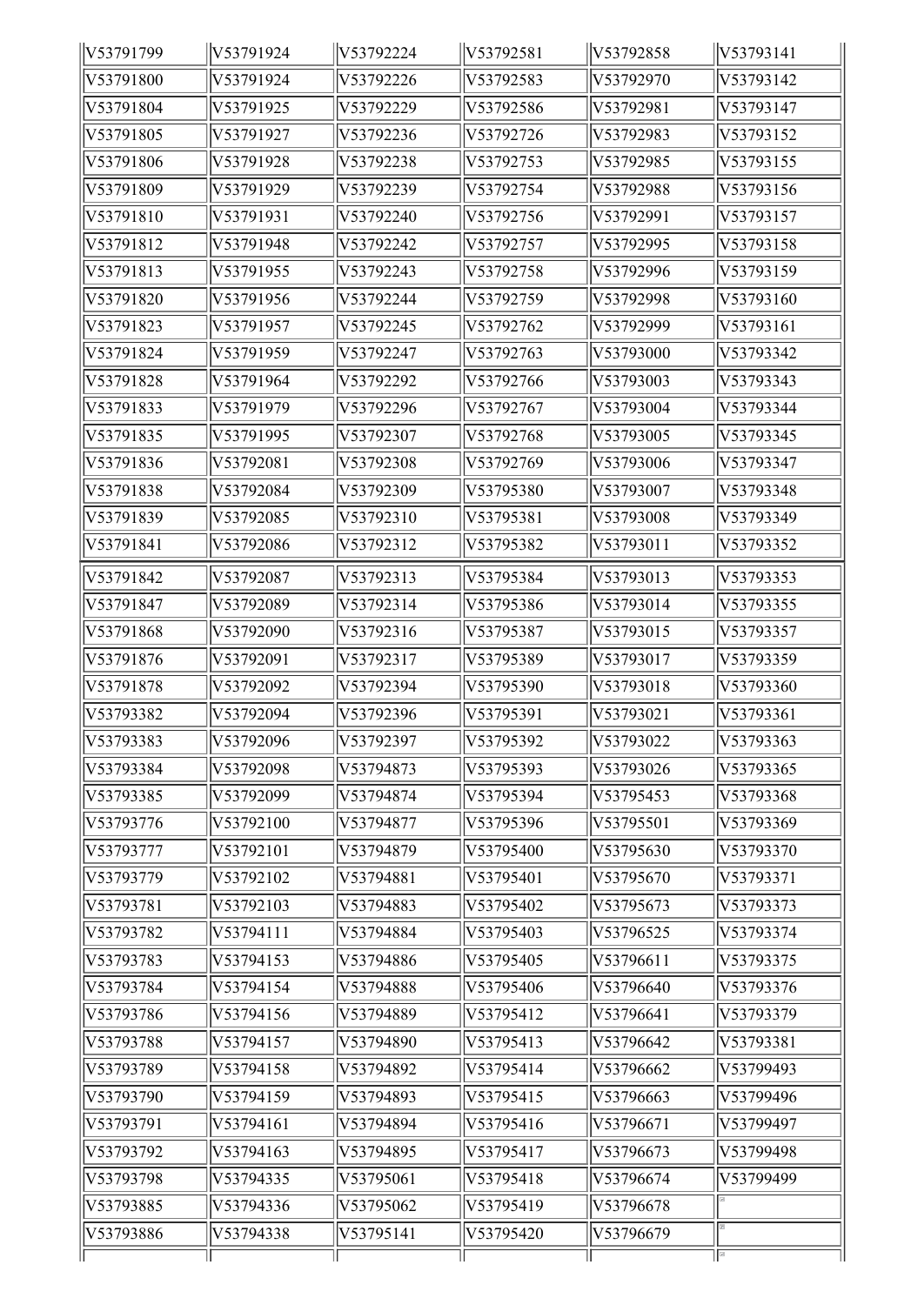| V53793887 | V53794339 | V53795253 | V53795421  | V53796680 |  |
|-----------|-----------|-----------|------------|-----------|--|
| V53793889 | V53794809 | V53795254 | V53795422  | V53796824 |  |
| V53793890 | V53794810 | V53795255 | V53795423  | V53796828 |  |
| V53793906 | V53794811 | V53795256 | V53795424  | V53796834 |  |
| V53793908 | V53794812 | V53795264 | V53795426  | V53797355 |  |
| V53793910 | V53794812 | V53795269 | V53795428  | V53797417 |  |
| V53793911 | V53794813 | V53795272 | V53795429  | V53797418 |  |
| V53793913 | V53794815 | V53795277 | V53795433  | V53797419 |  |
| V53793914 | V53794822 | V53795278 | V53795436  | V53797421 |  |
| V53793915 | V53794824 | V53795279 | V53795437  | V53797427 |  |
| V53793916 | V53794827 | V53795280 | V53795438  | V53797428 |  |
| V53793917 | V53794828 | V53795281 | V53795439  | V53797433 |  |
| V53793918 | V53794830 | V53795283 | V53795440  | V53797434 |  |
| V53793919 | V53794831 | V53795284 | V53795441  | V53797435 |  |
| V53793921 | V53794833 | V53795285 | V53795443  | V53797436 |  |
| V53793924 | V53794835 | V53795287 | V53795444  | V53797439 |  |
| V53794013 | V53794836 | V53795288 | V53795445  | V53797440 |  |
| V53794017 | V53794837 | V53795289 | V53795447  | V53797441 |  |
| V53794027 | V53794838 | V53795290 | V53795448  | V53798425 |  |
| V53794029 | V53794840 | V53795291 | V53795449  | V53799427 |  |
| V53794033 | V53794841 | V53795292 | V53795450  | V53799473 |  |
| V53794037 | V53794842 | V53795296 | V53795451  | V53799474 |  |
| V53794038 | V53794843 | V53795313 | V53795452  | V53799475 |  |
| V53794040 | V53794844 | V53795368 | V537910640 | V53799478 |  |
| V53794043 | V53794845 | V53795369 | V537910643 | V53799479 |  |
| V53794044 | V53794846 | V53795372 | V537910643 | V53799481 |  |
| V53794045 | V53794847 | V53795373 | V537910644 | V53799485 |  |
| V53794046 | V53794848 | V53795374 | V537910645 | V53799486 |  |
| V53794047 | V53794849 | V53795375 | V537910646 | V53799488 |  |
| V53794048 | V53794851 | V53795376 | V53791065  | V53799489 |  |
| V53794051 | V53794852 | V53795377 | V537910652 | V53799490 |  |

# **BILLING CODE 4910-13-C**

(i) Contact Lycoming, 652 Oliver Street, Williamsport, PA 17701, U.S.A.; telephone (570) 323-6181, contact Lycoming, 652 Oliver Street, Williamsport, PA 17701, U.S.A.; telephone (570) 323-6181 within 50 hours time-in-service (TIS) or 6 months after the effective date of this AD, whichever occurs earlier, to arrange for a crankshaft material test.

(ii) Operation of the engine beyond 50 hours TIS or 6 months after the effective date of this AD, whichever occurs earlier, or while the material is being tested is not permitted.

(iii) If your crankshaft fails the material testing, remove the crankshaft before further flight.

(iv) If your crankshaft passes the material testing, the crankshaft may be returned to service.

### **Disposition of Crankshafts That Have Passed the Material Test**

(e) A crankshaft that has passed the Lycoming material testing may be returned to service.